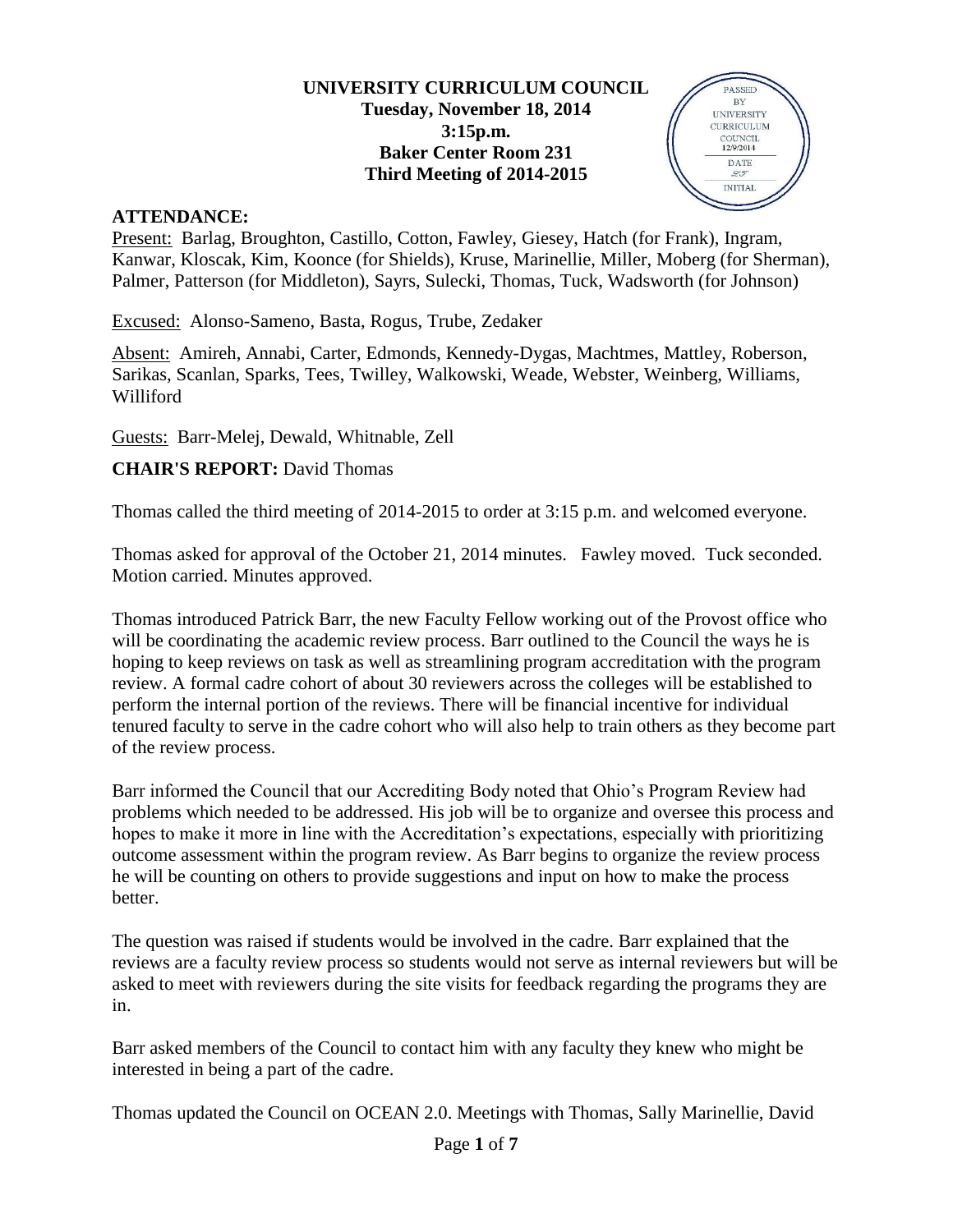Ingram, Deb Benton, Howard Dewald, Laura Tuck, Bob Bulow, Mike Whitanble, Ilya Kogan, Kelly Broughton and the OIT team have continued on a regular basis. Discussions include but are not limited to on how to make OCEAN more user friendly as well as what issues need addressing. Thomas reported that he and Sally Marinellie met with curriculum council chairs of the college of arts and sciences and received useful input.

Thomas informed the Council that he has been researching other Ohio Public institutions on how they handle General Education as part of the ongoing General Education Task Force focusing on writing, reading and critical thinking.

There will be Ohio Board of Regents issues that will be discussed next month when Thomas has more information.

Next meeting Dec 9<sup>th</sup>

## **INDIVIDUAL COURSE COMMITTEE:** Sally Marinellie, Chair

Marinellie presented the ICC minutes appended to this report. Marinellie added the new course HSP 2190 to the minutes.

Courses unanimously approved as amended by voice vote

## **PROGRAMS COMMITTEE**: Kelly Broughton, Chair

Broughton presented the agenda.

## **SECOND READINGS – CHANGES IN PROGRAMS**

#### **Item 1 Unanimously approved by voice vote**

Program Code: CTWLTH Program Name: Wealth and Poverty Certificate Program Contact: Yeong-Hyun Kim, kimy1 Summary: Add the following two courses to the Introduction Course: SOC 2300 Social Inequalities and Social Change SW 1000 Introduction to Social Work and Social Welfare Delete the following from the Introduction Course: SW 2601 Social Welfare Overview and Trends Add the following to the Service Learning Course: SW 2601 Social Welfare Overview and Trends These changes will not make any impact on total program hours or resource requirements.

#### **SECOND READINGS – NEW PROGRAMS Item 1 Unanimously approved by voice vote Program Code:** ORXX12 **Program Name:** MILITARY SCIENCE MINOR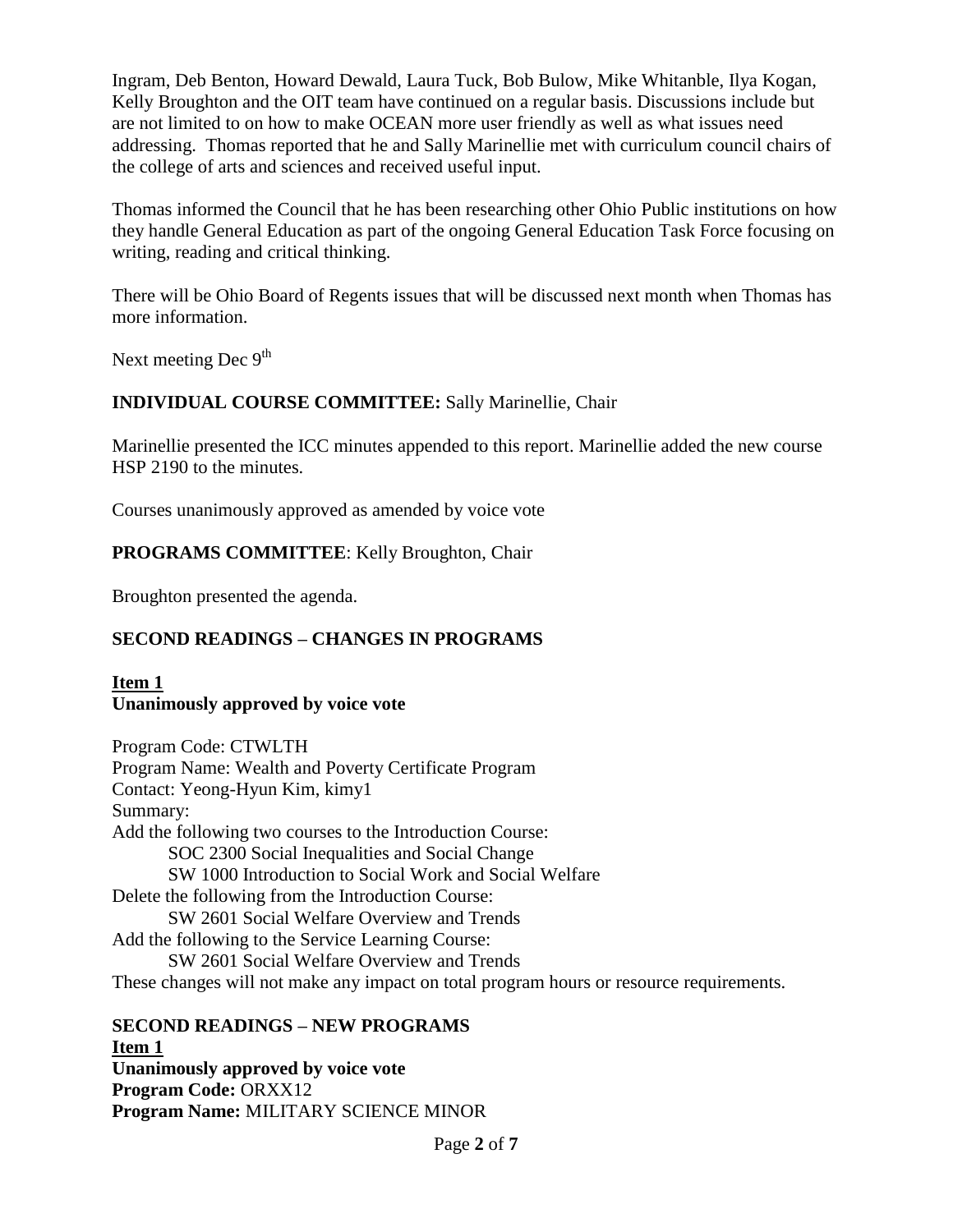#### **Contact:** Darrel Fawley and Daniel Warmke **Summary Statement:**

The Minor in Military Science is designed to academically recognize fully participating cadets that pass through the Army Reserve Officers Training Corps (ROTC) at Ohio University to become US Army officers. Cadets take part in offsite summer training events and the most comprehensive peer leadership experience on campus in addition to passage through a rigorous traditional academic program to earn this academic accomplishment and a commission.

# **FIRST READINGS – CHANGES IN PROGRAMS**

## **Item 1**

Program Code: MA4201 - Political Science

Program Name: Master of Arts in Political Science

Contact: Sarah Poggione; poggione@ohio.edu

Summary: We are requesting revisions to the MA in Political Science. These revisions have been approved by the Political Science Department. Most of the requested changes are related to the increase in credit hours for graduate courses approved by the UCC in January of 2014. We are also requesting to make two writing courses offered by ELIP required. These requested changes reflect the work that graduate students do in the program and will help them develop skills they need to prepare them for law school, doctoral programs, and careers in public affairs. The requested changes include:

1) increasing minimum credit hours from 48 to 58 hours

2) increasing maximum number of thesis/non-thesis credit hours from 6 to 8 hours

3) requiring ELIP 5140 and ELIP 5160

4) changes in curricular components

5) requiring one submitted research paper for the non-thesis option

6) adding POLS 6600 as one of three required subfield seminars selected from POLS 6100, 6300, 6500, 6600, and 6700

The following table summarizes the proposed changes. We describe these in detail in the following sections.

|                          | <b>Semester Hour Program Requirements</b> |                         |
|--------------------------|-------------------------------------------|-------------------------|
|                          | <b>Current Requirements</b>               | <b>Proposed Changes</b> |
| Thesis/non-thesis        |                                           |                         |
| <b>POLS</b> electives    | 12                                        |                         |
| <b>Required Seminars</b> | 15                                        | 26                      |
| POLS specialization      | 15                                        | 16                      |
| Minimum credit hours     | 48                                        | 58                      |

We do not expect any negative impacts on our or any other departmental resources or faculty. The English Language Improvement Program has indicated that they are able to meet our students' needs for ELIP 5140 and 5160.

## **Item 2**

Program Code: AA5018 Program Name: Environmental Engineering Technology Contact: Nicole Pennington, penningj Summary: Proposed RHE degree expansion from Chillicothe to Southern.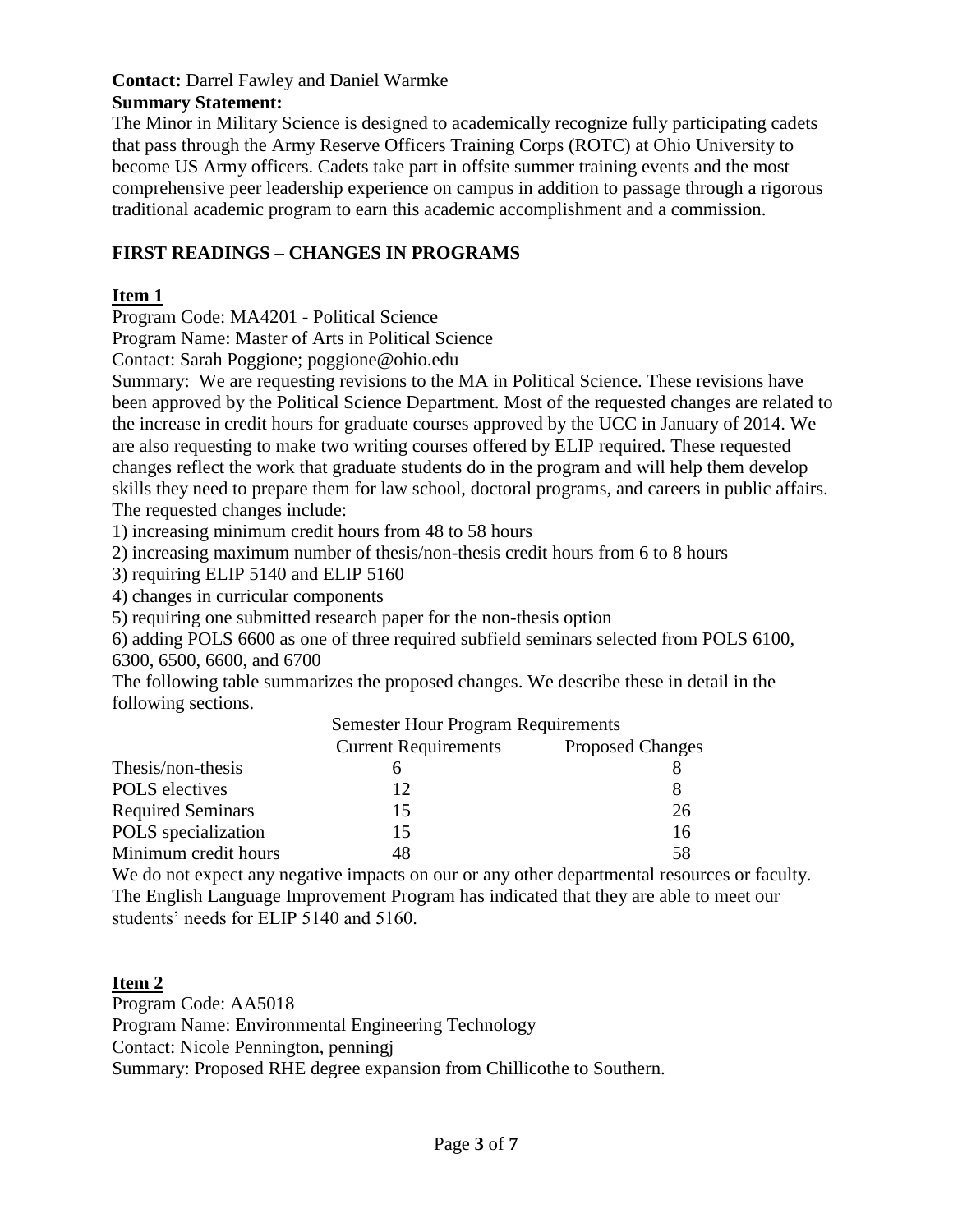The Environmental Engineering Technology (EVT) Program is a preexisting degree within Ohio University Regional Higher Education (RHE) and is currently offered exclusively on the Ohio University Chillicothe (OUC) campus. The degree is designed for students who wish to develop knowledge and skills in the following areas: environmental health, worker safety/health, alternative energy, environmental laboratory operations, and air/soil/water sampling. Ohio University Southern (OUS) is proposing to offer this degree to meet the needs of our local industrial employers in the tri-state area of Kentucky, Ohio, and West Virginia.

The EVT degree will be offered as a collaborative program between OUS and OUC. Both campuses will offer the entire degree program with some courses being offered through the utilization of the Ohio University Learning Network (OULN) and online/blended course options to maximize the efficiency of course delivery. Online courses will follow criteria set forth by the OUC System Coordinator.

Chillicothe has lab on wheels if labs become a problem with Southern. They're in the process of purchasing their own equipment and using another facility. System program coordinator will be added.

#### **Item 3**

Program Code: BS8105 Program Name: Community Health Services Contact: Tania Basta, basta@ohio.edu Summary: We would like to add 11 additional courses to the "Related Health Content Requirements." Currently, students have to complete 30 hours (10 classes) from a list of 15 courses. Since students are required to take 10 classes, it can be difficult with scheduling conflicts for students to find 10 classes to meet this requirement. Therefore, we would like to add 11 courses so that students will have more options available to meet this requirement. None of the original 15 classes will be deleted from the list of options; we will only be adding additional options that are related to community and public health. There will be no impact on resource requirements of faculty as all of these classes are already taught in our College of Health Science and Professions and/or Department of Social and Public Health.

These are the actual courses that we would like to add to list of "Related Health Content Requirements" HSP 2210 Intro to Global Health HSP 2235 Cross Cultural Comparisons in Tropical Diseases EH 3200 Health and the Built Environment EH 4000 Environmental Health and Safety Risk Communication EH 4010 Climate Change and Public Health HLTH 4930 Independent Study CFS 2700 Intimate and Family Relationships OHS 2000 Essentials of Occupational Hygiene and Professions SW 1000 Introduction to Social Work and Social Welfare NUTR 1100 Introduction to Food Systems NUTR 2000 Lifespan Nutrition

## **Item 4**

Program Code: ME6279 Program Name: Rehabilitation Counseling Contact: Dr. Cornelia Patterson patterc1@ohio.edu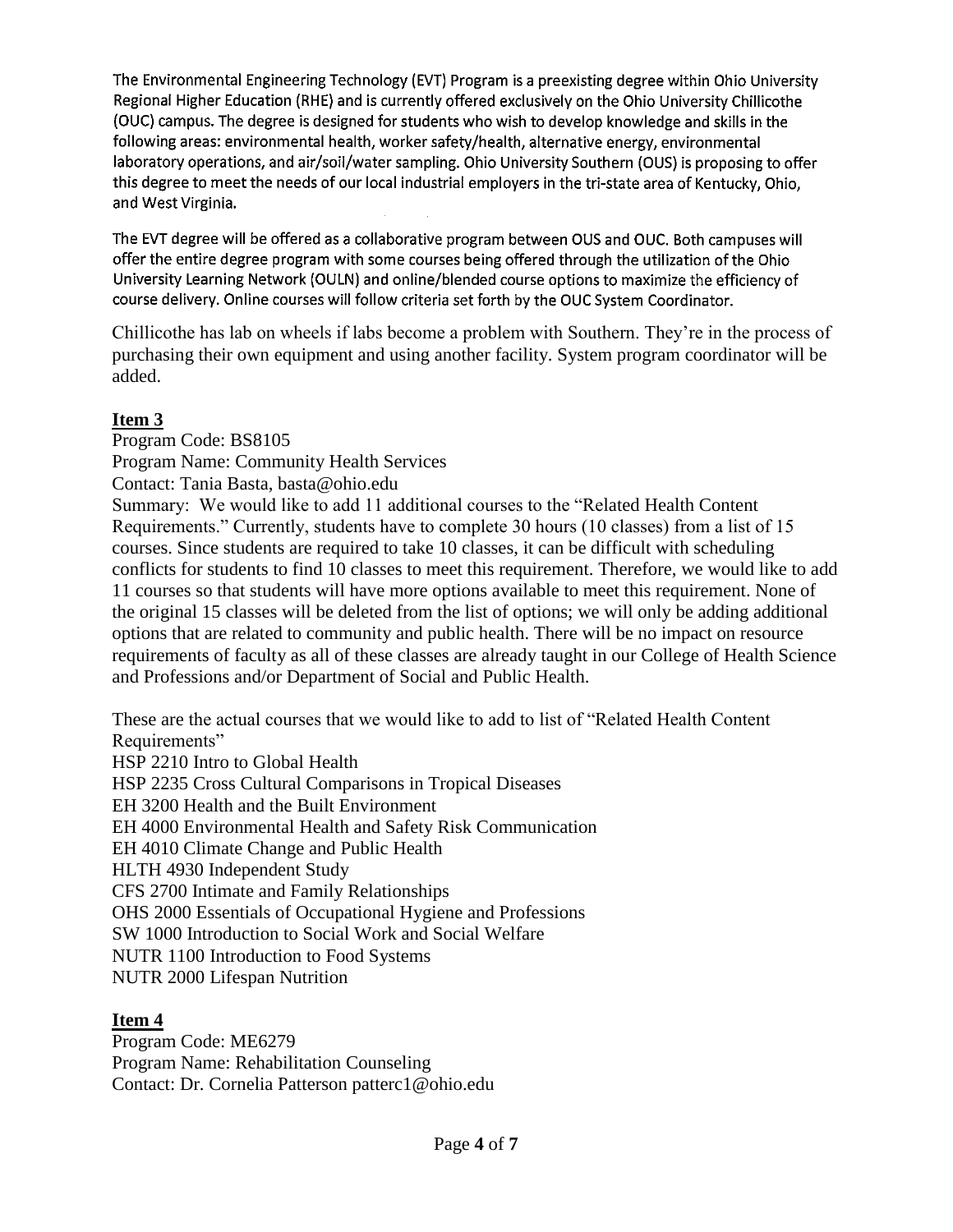Summary: The Department of Counseling and Higher Education's Counselor Education program located in The Patton College of Education would like to request the name of the Rehabilitation Counseling program be changed to Clinical Rehabilitation Counseling.

This change does not have any impact on total program hours or curriculum. All master's students in the Counselor Education program earn the same degree (Master of Education) regardless of program area. Students are required to take 60 credit hours of coursework for the degree and licensure. This is the case with students in the current Rehabilitation Counseling specialization and will remain the same for students in the new Clinical Rehabilitation Counseling specialization. With the name change to Clinical Rehabilitation Counseling there will no change in total program hours (60), no impact on resource requirement or faculty, and no other departments will be affected by the change.

Currently the Council on Rehabilitation Education (CORE) accredits the Rehabilitation Counseling (RC) program and the Council for Accreditation of Counseling and Related Educational Programs (CACREP) accredits our Clinical Mental Health Counseling (CMHC) program. Graduation from a CACREP accredited CMHC program is one of the requirements for independent practice within TRICARE and employment as a mental health counseling practitioner within a growing number of Federal agencies, such as the VA and US Army Substance Abuse Program. Therefore, in October 2013 CORE became a corporate affiliate of CACREP to ensure that Rehabilitation Counseling graduates who were required to take Clinical courses be able to become dually accredited as both a Clinical Rehabilitation Counseling (CRC) program and a CMHC program. One of the suggested changes in the CORE/CACREP conversion policy is to use a program title that reflects the combined identity. For this reason we would like to change our program name from Rehabilitation Counseling to Clinical Rehabilitation Counseling. Letters of support have been obtained from both HCOM and HSP.

# **MINOR CHANGES NOT NEEDING UCC VOTE**

## **Item 1**

Program Code: BA4221

Program Name: Economics Major (BA)

Contact: William Shambora shambora@ohio.edu

Summary: The new course ECON 3010 was recently approved and should be included on the list of electives for the economics major as are most of the economics classes we offer.

# **Item 2**

Program Code: BS6370

Program Name: Family and Consumer Sciences-Teaching Major

Contact name: Debora Rezabek

Summary:

1. The change, which is requested, are due to response to the Ohio Board of Regents' Program Review for Ohio University's Family and Consumer Sciences Education Undergraduate Program, to maintain the program National Council for Accreditation of Teacher Education (NCATE). This change will not impact on the department resources, for this class is already offered in the Community Leadership major (BS6375) or any changes to the amount of hours in the major.

The change will be to replace a CFS 4610, with CONS 3950.

Detailed Description of Proposed Changes and Rationale:

1. The changes would involve, replacing CFS 4610-Dynamics in Parent-Child Relations Credit Hours 3, with CONS 3950 - Consumer Resource and Financial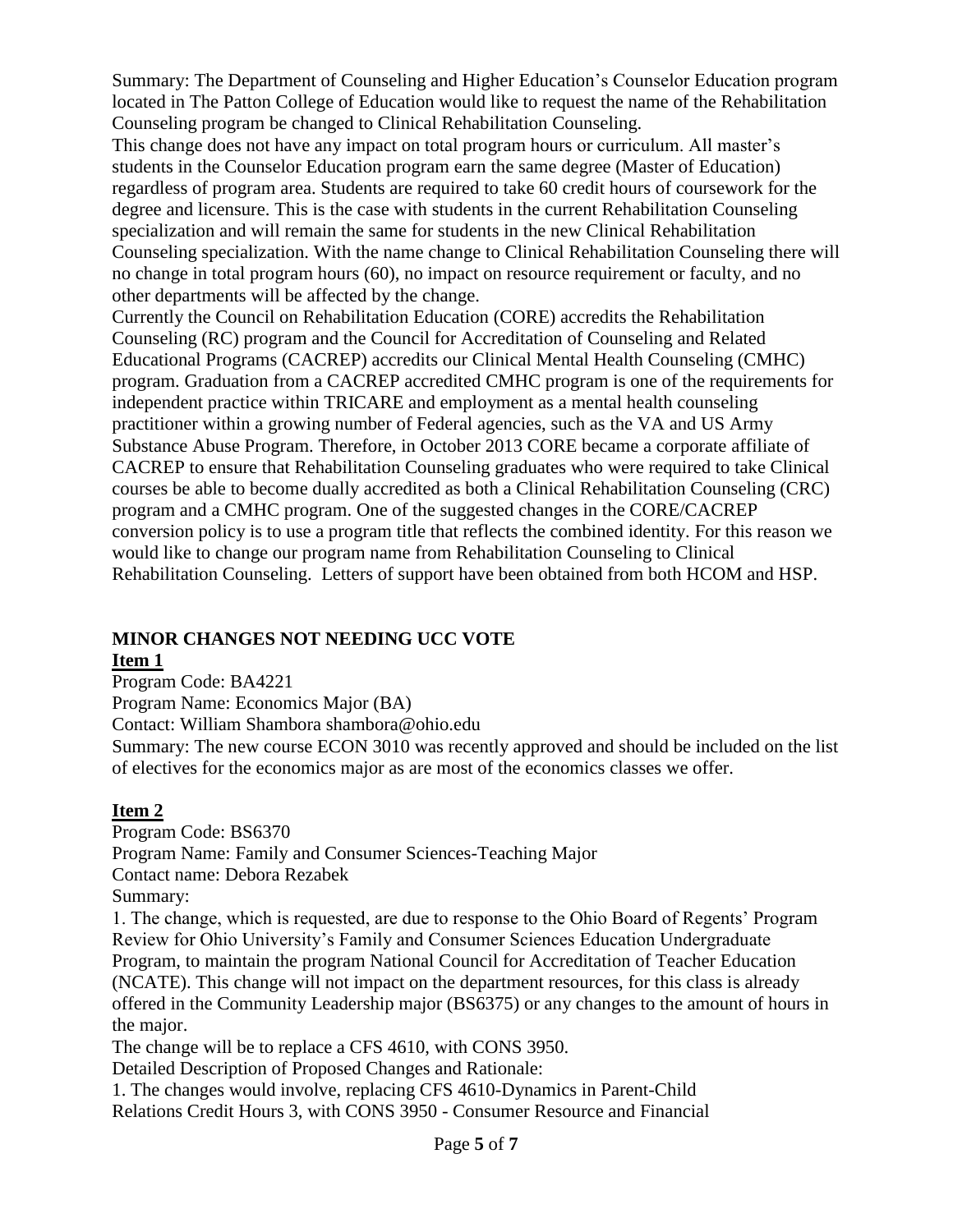Management Credit Hours: 2, to meet the requests of NCATE, to provide additional information on financial information to students.

# **Item 3**

Program Code: BA2119 Program Name: BA in Field Ecology (PBIO) Contact: Glenn Matlack Summary: We propose to Under the "Professional Skills" heading enter "PBIO 4181J – Writing for Biologists" instead of our standard Junior Comp offering, "PBIO 4180J – Writing for the Science Researcher". We now offer a new Junior Comp course to our BA majors. The original course (PBIO 4180J) focused on research applications appropriate for graduate students (writing grant proposals, reviewing manuscripts, etc.). However we found that undergraduates not following the BS track often had difficulty and questioned the relevance of this approach. Thus, we initiated a second course simply focused on effective science communication for our BA majors. The new course was approved and is currently being taught, but somehow failed to appear in the catalog.

## **Item 4**

Program Code: BS 4238

Program Name: Geography: Meteorology

Contact: Risa Whitson, whitson@ohio.edu

Summary: We would like to remove PHYS 3011 from the list of required courses for this major; not required for program accreditation; have consulted with physics department, approximately 40 students - do not expect it to have a significant effect on the total enrollment of PHYS 3011. Catalog text should read: "The major requirements for the B.S. degree in Geography - Meteorology is a minimum of 73 hours, including at least 44 hours in geography and 29 hours of extradepartmental courses."

# **Item 5**

Program Code: BS 7274

Program Name: Energy Engineering

Contact: Greg Kremer, kremer@ohio.edu

Summary: This program was recently approved and just opened to students Fall 2014-15. These changes are due to the fact that we used many existing courses from existing programs in this new program, but that caused some prerequisite issues for ENE students since they did not have the normal prerequisites that majors would have. These issues were best addressed by a course substitution and modification (EE 3963 was replaced by EE 3143, and topics related to electric machines in EE 3143 will receive more emphasis). There is no impact on hours or on current students in the program. The EECS department recommended this change and are partners in the ENE program. We are adding the more advanced treatment of electric machines in EE 3963 to the recommended technical elective list.

1) Energy Engineering Core Requirements:

Replace EE 3963 Electric Machines with EE 3143 Basic Electrical Engineering II 2) Technical Electives:

Add EE 3963 Electric Machines